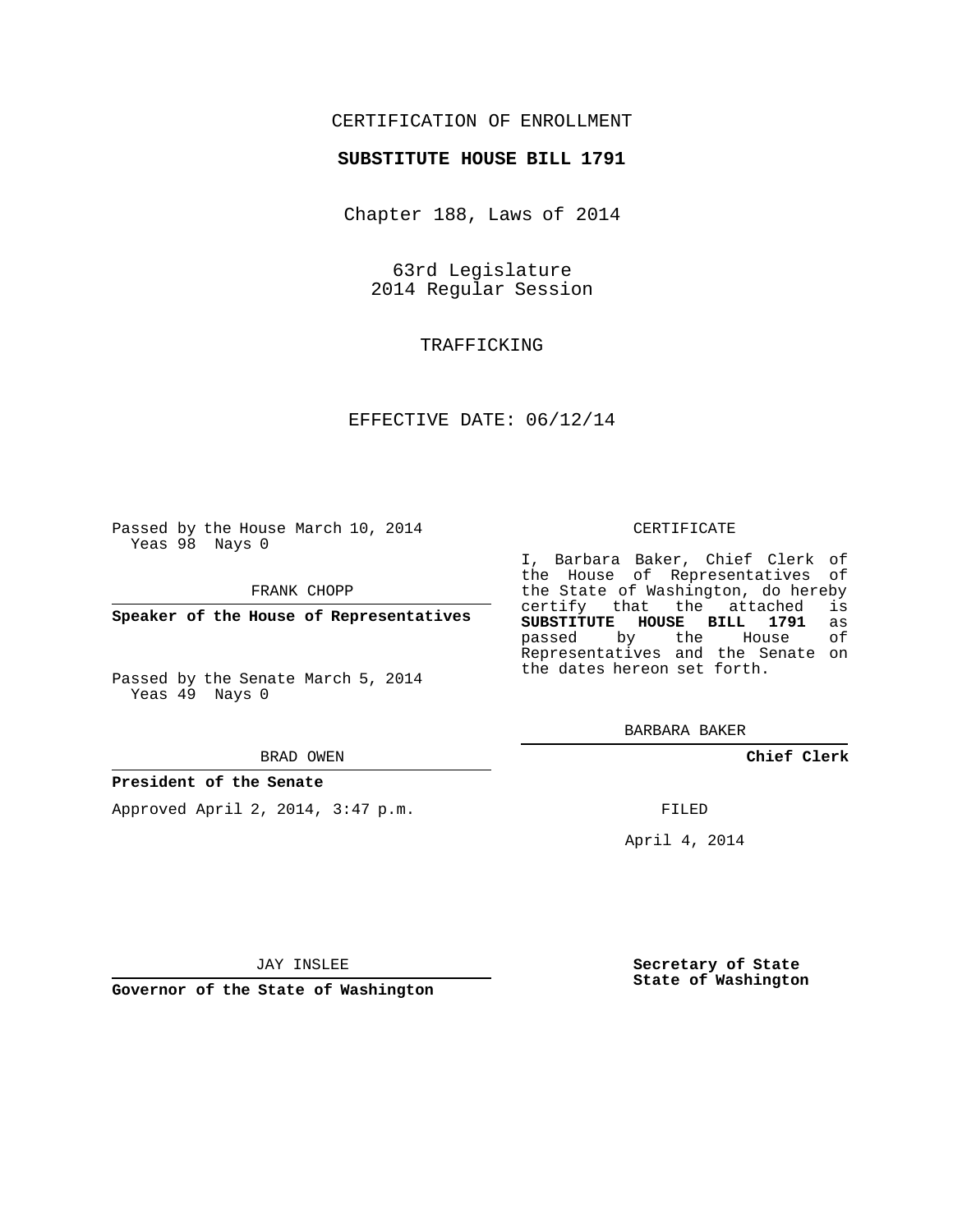# **SUBSTITUTE HOUSE BILL 1791** \_\_\_\_\_\_\_\_\_\_\_\_\_\_\_\_\_\_\_\_\_\_\_\_\_\_\_\_\_\_\_\_\_\_\_\_\_\_\_\_\_\_\_\_\_

\_\_\_\_\_\_\_\_\_\_\_\_\_\_\_\_\_\_\_\_\_\_\_\_\_\_\_\_\_\_\_\_\_\_\_\_\_\_\_\_\_\_\_\_\_

AS AMENDED BY THE SENATE

Passed Legislature - 2014 Regular Session

**State of Washington 63rd Legislature 2014 Regular Session**

**By** House Public Safety (originally sponsored by Representatives Parker, Orwall, Fagan, Riccelli, Ryu, Haler, Moscoso, and Santos)

READ FIRST TIME 02/05/14.

 1 AN ACT Relating to trafficking; and amending RCW 9A.40.100, 2 9A.44.128, 9.68A.120, and 9A.88.150.

3 BE IT ENACTED BY THE LEGISLATURE OF THE STATE OF WASHINGTON:

 4 **Sec. 1.** RCW 9A.40.100 and 2013 c 302 s 6 are each amended to read 5 as follows:

6 (1)(( $\frac{1}{a}$ )) A person is guilty of trafficking in the first degree 7 when:

8  $((\overleftrightarrow{t}))(a)$  Such person:

9  $((+A))$   $(i)$  Recruits, harbors, transports, transfers, provides, 10 obtains, buys, purchases, or receives by any means another person 11 knowing, or in reckless disregard of the fact,  $(A)$  that force, fraud, 12 or coercion as defined in RCW 9A.36.070 will be used to cause the 13 person to engage in:

14  $(I)$  Forced labor $((-))$ ;

15  $(II)$  Involuntary servitude(( $\tau$ ))<u>;</u>

16  $(III)$  A sexually explicit act( $(\tau)$ ) *i* or

17  $(IV)$  A commercial sex act, or  $(B)$  that the person has not attained 18 the age of eighteen years and is caused to engage in a sexually 19 explicit act or a commercial sex act; or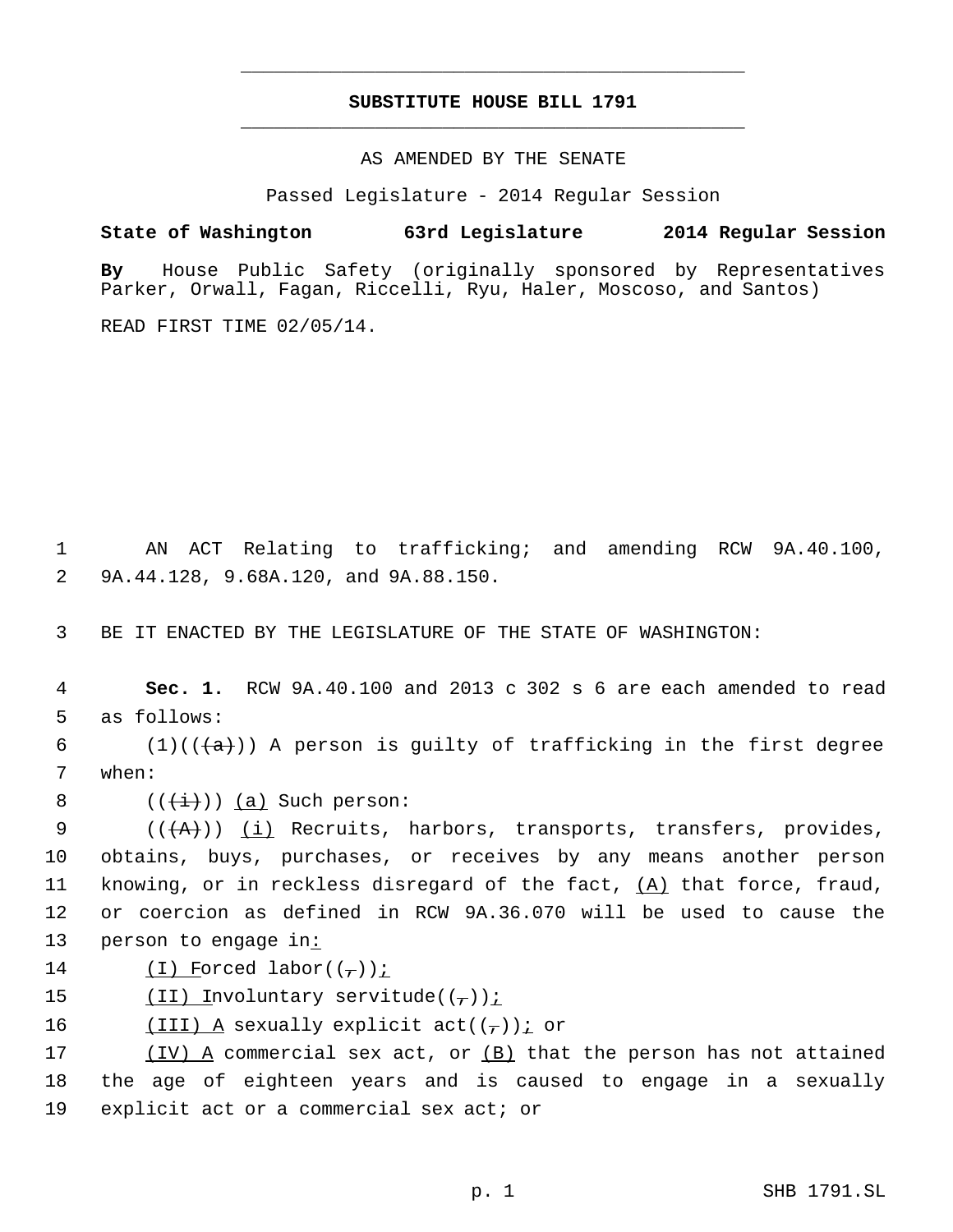1 (( $\langle$ <del>(B)</del>)) <u>(ii)</u> Benefits financially or by receiving anything of value from participation in a venture that has engaged in acts set forth in 3 (a)(i)( $(\overline{+A})$ ) of this subsection; and

4 (( $(i+i)$ )) (b) The acts or venture set forth in (a)(( $(i+)$ )) of this subsection:

6  $((+A))$   $(i)$  Involve committing or attempting to commit kidnapping;

7 (((+B))) (ii) Involve a finding of sexual motivation under RCW 9.94A.835;

 $((\{C\})$ ) <u>(iii)</u> Involve the illegal harvesting or sale of human organs; or

11  $((+D))$   $(iv)$  Result in a death.

12  $((\{b\})\)$  (2) Trafficking in the first degree is a class A felony.

13  $((+2))$   $(3)(a)$  A person is guilty of trafficking in the second degree when such person:

 (i) Recruits, harbors, transports, transfers, provides, obtains, buys, purchases, or receives by any means another person knowing, or in reckless disregard of the fact, that force, fraud, or coercion as defined in RCW 9A.36.070 will be used to cause the person to engage in forced labor, involuntary servitude, a sexually explicit act, or a commercial sex act, or that the person has not attained the age of 21 eighteen years and is caused to ((engaged-{engage})) engage in a sexually explicit act or a commercial sex act; or

 (ii) Benefits financially or by receiving anything of value from participation in a venture that has engaged in acts set forth in (a)(i) of this subsection.

(b) Trafficking in the second degree is a class A felony.

27 ( $(\langle 3 \rangle)$ )  $(4)(a)$  A person who is either convicted or given a deferred sentence or a deferred prosecution or who has entered into a statutory or nonstatutory diversion agreement as a result of an arrest for a violation of a trafficking crime shall be assessed a ten thousand dollar fee.

 (b) The court shall not reduce, waive, or suspend payment of all or part of the fee assessed in this section unless it finds, on the record, that the offender does not have the ability to pay the fee in which case it may reduce the fee by an amount up to two-thirds of the maximum allowable fee.

 (c) Fees assessed under this section shall be collected by the clerk of the court and remitted to the treasurer of the county where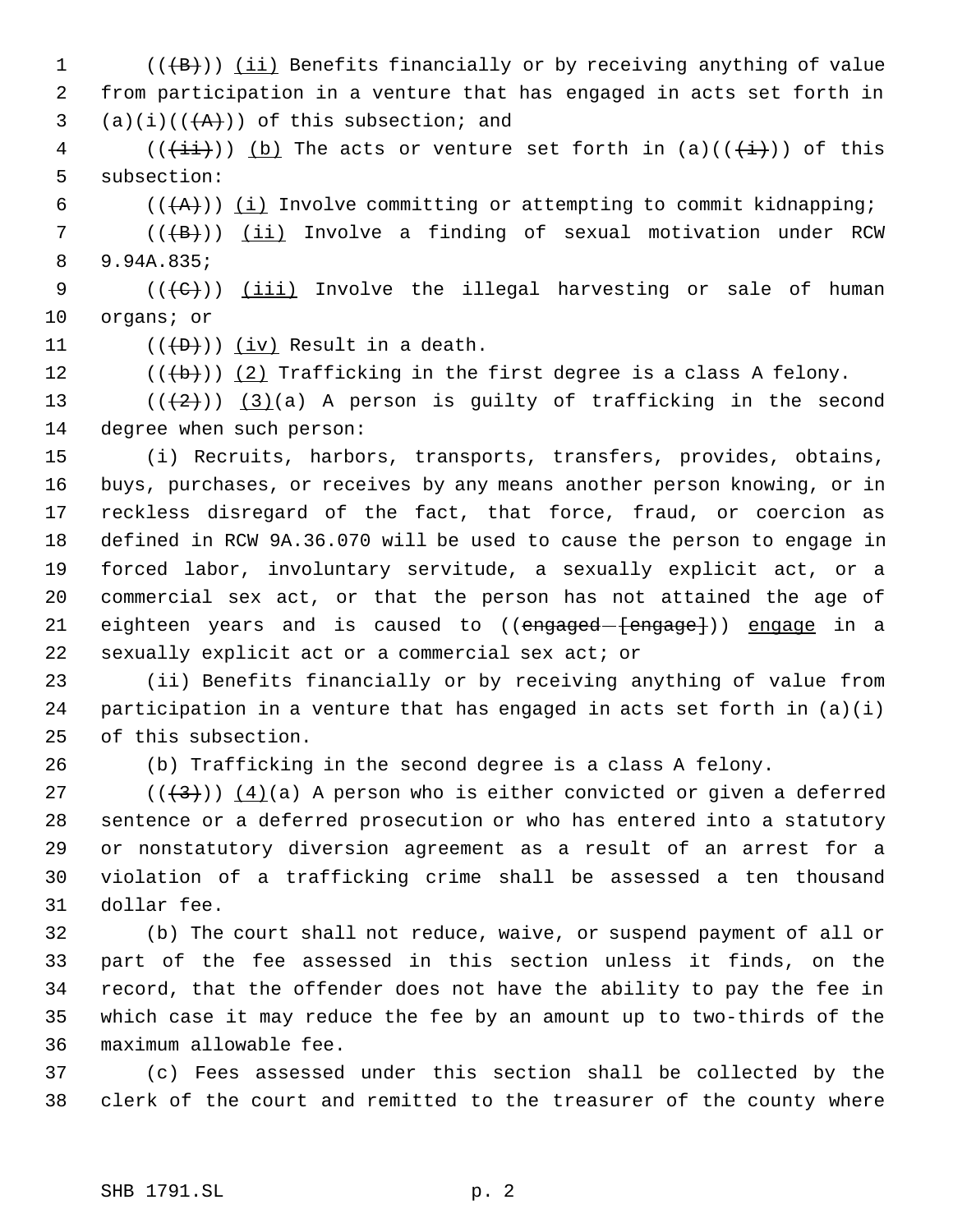the offense occurred for deposit in the county general fund, except in cases in which the offense occurred in a city or town that provides for its own law enforcement, in which case these amounts shall be remitted to the treasurer of the city or town for deposit in the general fund of the city or town. Revenue from the fees must be used for local efforts to reduce the commercial sale of sex including, but not limited to, increasing enforcement of commercial sex laws.

 (i) At least fifty percent of the revenue from fees imposed under this section must be spent on prevention, including education programs for offenders, such as john school, and rehabilitative services, such as mental health and substance abuse counseling, parenting skills, training, housing relief, education, vocational training, drop-in centers, and employment counseling.

 (ii) Revenues from these fees are not subject to the distribution requirements under RCW 3.50.100, 3.62.020, 3.62.040, 10.82.070, or 35.20.220.

 $((+4))$  (5) If the victim of any offense identified in this section is a minor, force, fraud, or coercion are not necessary elements of an offense and consent to the sexually explicit act or commercial sex act does not constitute a defense.

21  $((\overline{5}))$  (6) For purposes of this section:

 (a) "Commercial sex act" means any act of sexual contact or sexual intercourse, both as defined in chapter 9A.44 RCW, for which something 24 of value is given or received by any person; and

 (b) "Sexually explicit act" means a public, private, or live photographed, recorded, or videotaped act or show intended to arouse or satisfy the sexual desires or appeal to the prurient interests of patrons for which something of value is given or received.

 **Sec. 2.** RCW 9A.44.128 and 2013 c 302 s 8 are each amended to read as follows:

 For the purposes of RCW 9A.44.130 through 9A.44.145, 10.01.200, 43.43.540, 70.48.470, and 72.09.330, the following definitions apply:

 (1) "Business day" means any day other than Saturday, Sunday, or a legal local, state, or federal holiday.

 (2) "Conviction" means any adult conviction or juvenile adjudication for a sex offense or kidnapping offense.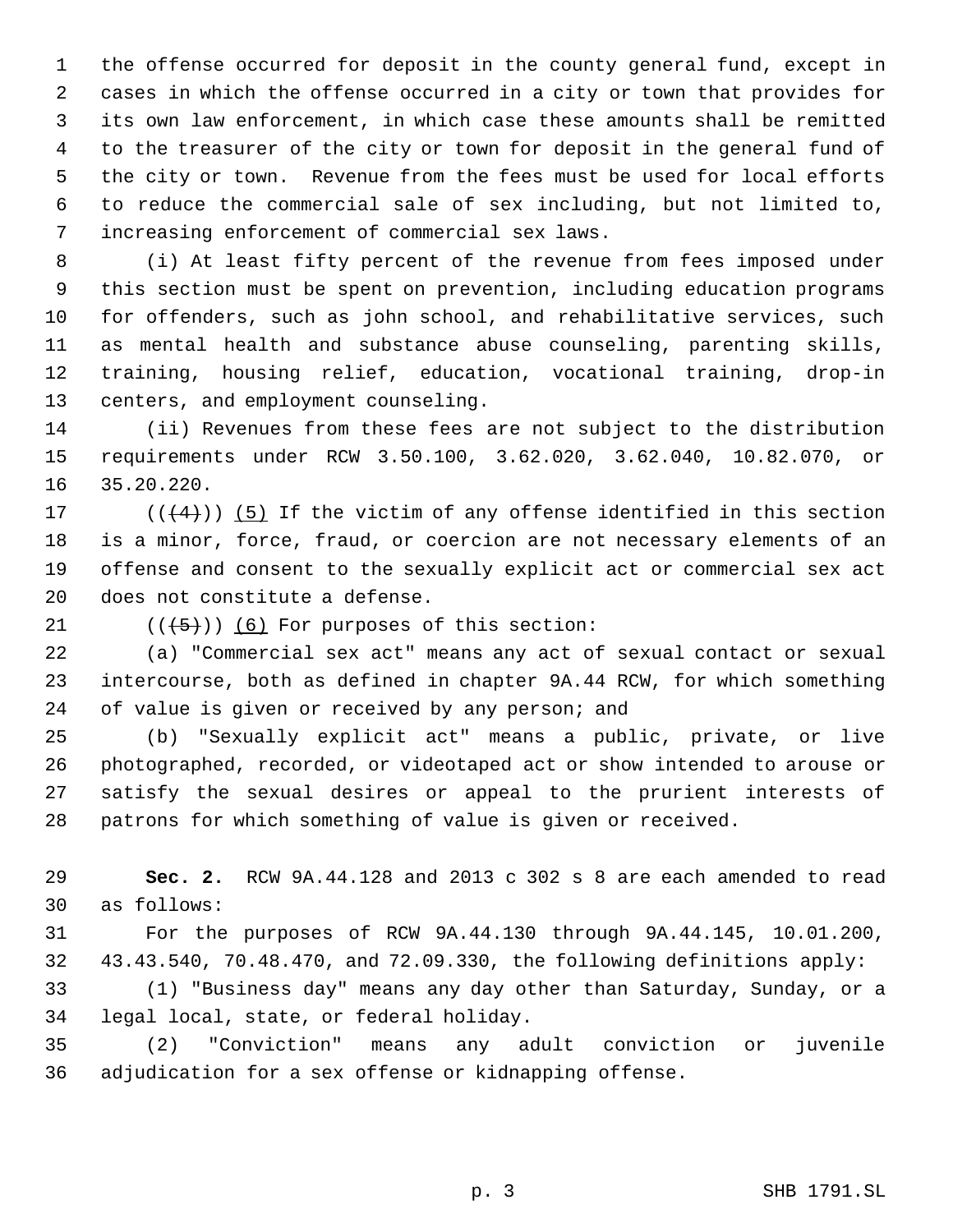(3) "Disqualifying offense" means a conviction for: Any offense that is a felony; a sex offense as defined in this section; a crime against children or persons as defined in RCW 43.43.830(7) and 9.94A.411(2)(a); an offense with a domestic violence designation as provided in RCW 10.99.020; permitting the commercial sexual abuse of a minor as defined in RCW 9.68A.103; or any violation of chapter 9A.88 RCW.

 (4) "Employed" or "carries on a vocation" means employment that is full time or part time for a period of time exceeding fourteen days, or for an aggregate period of time exceeding thirty days during any calendar year. A person is employed or carries on a vocation whether the person's employment is financially compensated, volunteered, or for the purpose of government or educational benefit.

 (5) "Fixed residence" means a building that a person lawfully and habitually uses as living quarters a majority of the week. Uses as living quarters means to conduct activities consistent with the common understanding of residing, such as sleeping; eating; keeping personal 18 belongings; receiving mail; and paying utilities, rent, or mortgage. A nonpermanent structure including, but not limited to, a motor home, travel trailer, camper, or boat may qualify as a residence provided it is lawfully and habitually used as living quarters a majority of the week, primarily kept at one location with a physical address, and the location it is kept at is either owned or rented by the person or used by the person with the permission of the owner or renter. A shelter program may qualify as a residence provided it is a shelter program designed to provide temporary living accommodations for the homeless, provides an offender with a personally assigned living space, and the offender is permitted to store belongings in the living space.

 (6) "In the community" means residing outside of confinement or incarceration for a disqualifying offense.

 (7) "Institution of higher education" means any public or private institution dedicated to postsecondary education, including any college, university, community college, trade, or professional school.

(8) "Kidnapping offense" means:

 (a) The crimes of kidnapping in the first degree, kidnapping in the second degree, and unlawful imprisonment, as defined in chapter 9A.40 RCW, where the victim is a minor and the offender is not the minor's parent;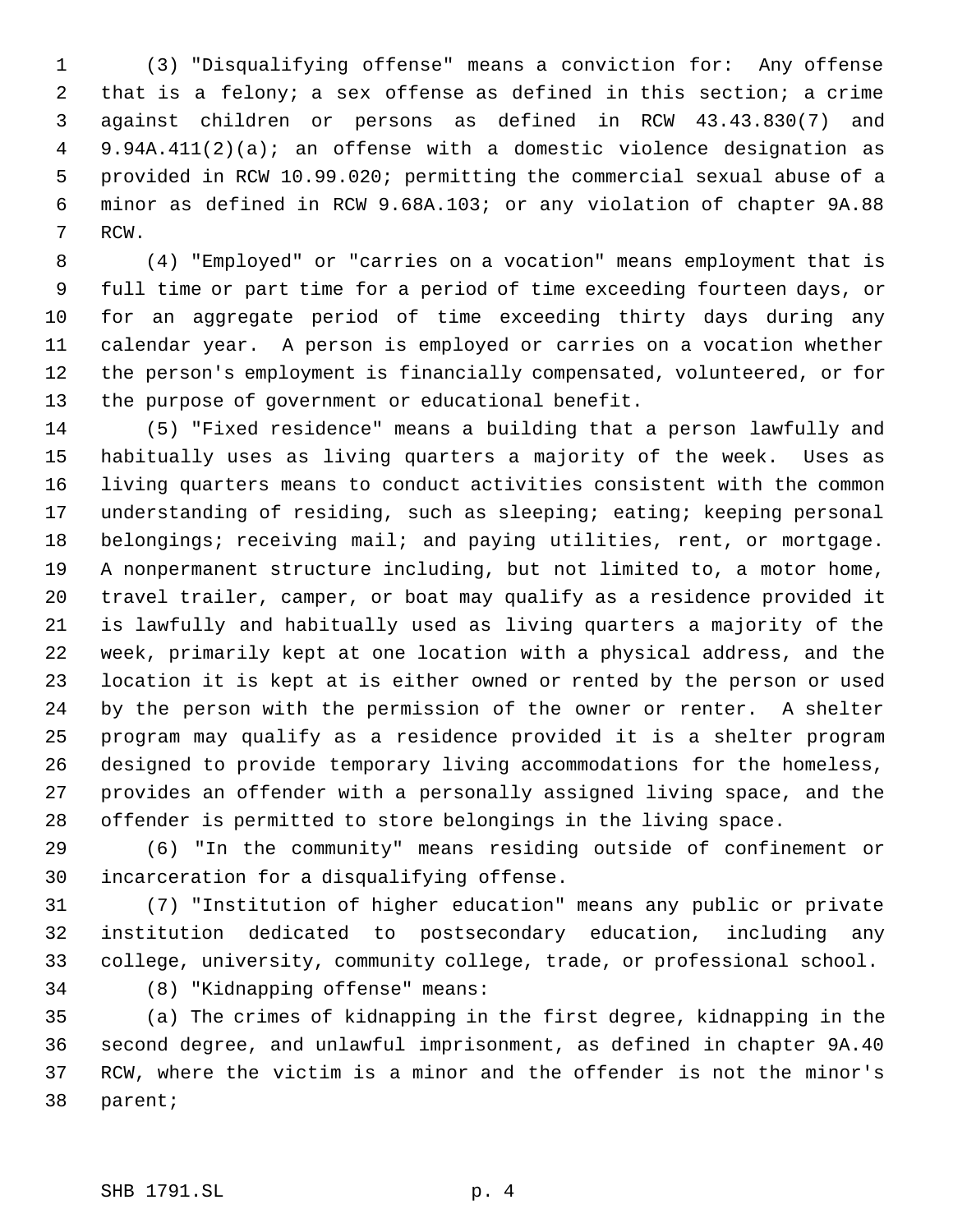(b) Any offense that is, under chapter 9A.28 RCW, a criminal attempt, criminal solicitation, or criminal conspiracy to commit an offense that is classified as a kidnapping offense under this subsection; and

 (c) Any federal or out-of-state conviction for: An offense for which the person would be required to register as a kidnapping offender if residing in the state of conviction; or, if not required to register in the state of conviction, an offense that under the laws of this state would be classified as a kidnapping offense under this subsection.

 (9) "Lacks a fixed residence" means the person does not have a living situation that meets the definition of a fixed residence and includes, but is not limited to, a shelter program designed to provide temporary living accommodations for the homeless, an outdoor sleeping location, or locations where the person does not have permission to stay.

(10) "Sex offense" means:

(a) Any offense defined as a sex offense by RCW 9.94A.030;

 (b) Any violation under RCW 9A.44.096 (sexual misconduct with a 20 minor in the second degree);

21 (c) Any violation under RCW  $9A.40.100(1)((\overline{a}(\overline{a}+\overline{b}))$  (b)(ii) (trafficking);

 (d) Any violation under RCW 9.68A.090 (communication with a minor for immoral purposes);

 (e) A violation under RCW 9A.88.070 (promoting prostitution in the first degree) or RCW 9A.88.080 (promoting prostitution in the second 27 degree) if the person has a prior conviction for one of these offenses; (f) Any violation under RCW 9A.40.100(1)(a)(i)(A) (III) or (IV) or

(a)(i)(B);

 (g) Any gross misdemeanor that is, under chapter 9A.28 RCW, a criminal attempt, criminal solicitation, or criminal conspiracy to commit an offense that is classified as a sex offense under RCW 9.94A.030 or this subsection;

 (( $\left(\frac{1}{9}\right)$ ) (h) Any out-of-state conviction for an offense for which the person would be required to register as a sex offender while residing in the state of conviction; or, if not required to register in the state of conviction, an offense that under the laws of this state would be classified as a sex offense under this subsection;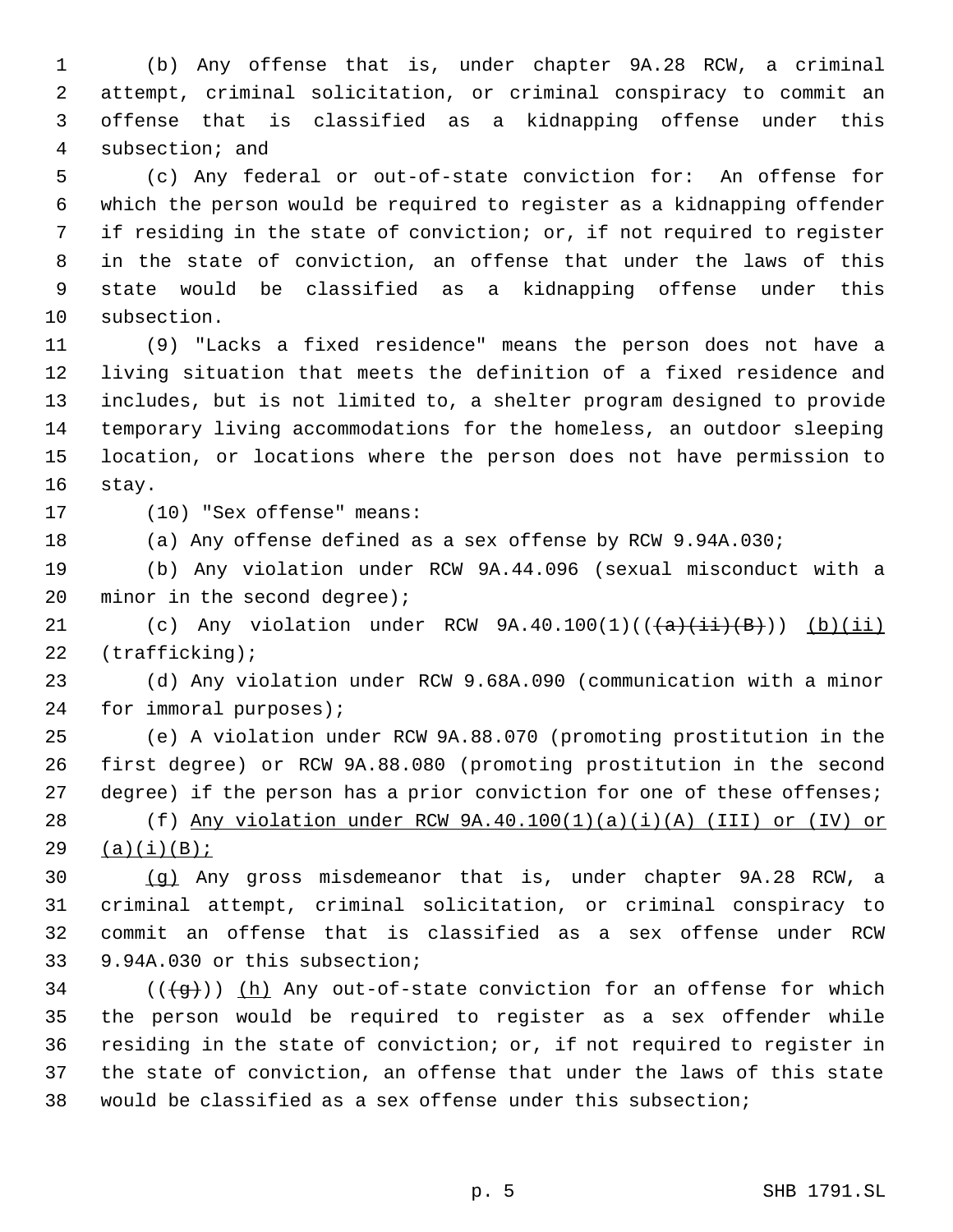1 (((h)) (i) Any federal conviction classified as a sex offense under 42 U.S.C. Sec. 16911 (SORNA);

  $((\overrightarrow{t}))(j)$  Any military conviction for a sex offense. This includes sex offenses under the uniform code of military justice, as specified by the United States secretary of defense;

6 ( $(\frac{1}{2})$ ) (k) Any conviction in a foreign country for a sex offense if it was obtained with sufficient safeguards for fundamental fairness and due process for the accused under guidelines or regulations established pursuant to 42 U.S.C. Sec. 16912.

 (11) "School" means a public or private school regulated under Title 28A RCW or chapter 72.40 RCW.

 (12) "Student" means a person who is enrolled, on a full-time or part-time basis, in any school or institution of higher education.

 **Sec. 3.** RCW 9.68A.120 and 2009 c 479 s 12 are each amended to read as follows:

The following are subject to seizure and forfeiture:

 (1) All visual or printed matter that depicts a minor engaged in sexually explicit conduct.

 (2) All raw materials, equipment, and other tangible personal property of any kind used or intended to be used to manufacture or process any visual or printed matter that depicts a minor engaged in sexually explicit conduct, and all conveyances, including aircraft, vehicles, or vessels that are used or intended for use to transport, or in any manner to facilitate the transportation of, visual or printed matter in violation of RCW 9.68A.050 or 9.68A.060, but:

 (a) No conveyance used by any person as a common carrier in the transaction of business as a common carrier is subject to forfeiture under this section unless it appears that the owner or other person in charge of the conveyance is a consenting party or privy to a violation of this chapter;

 (b) No property is subject to forfeiture under this section by reason of any act or omission established by the owner of the property to have been committed or omitted without the owner's knowledge or consent;

 (c) A forfeiture of property encumbered by a bona fide security interest is subject to the interest of the secured party if the secured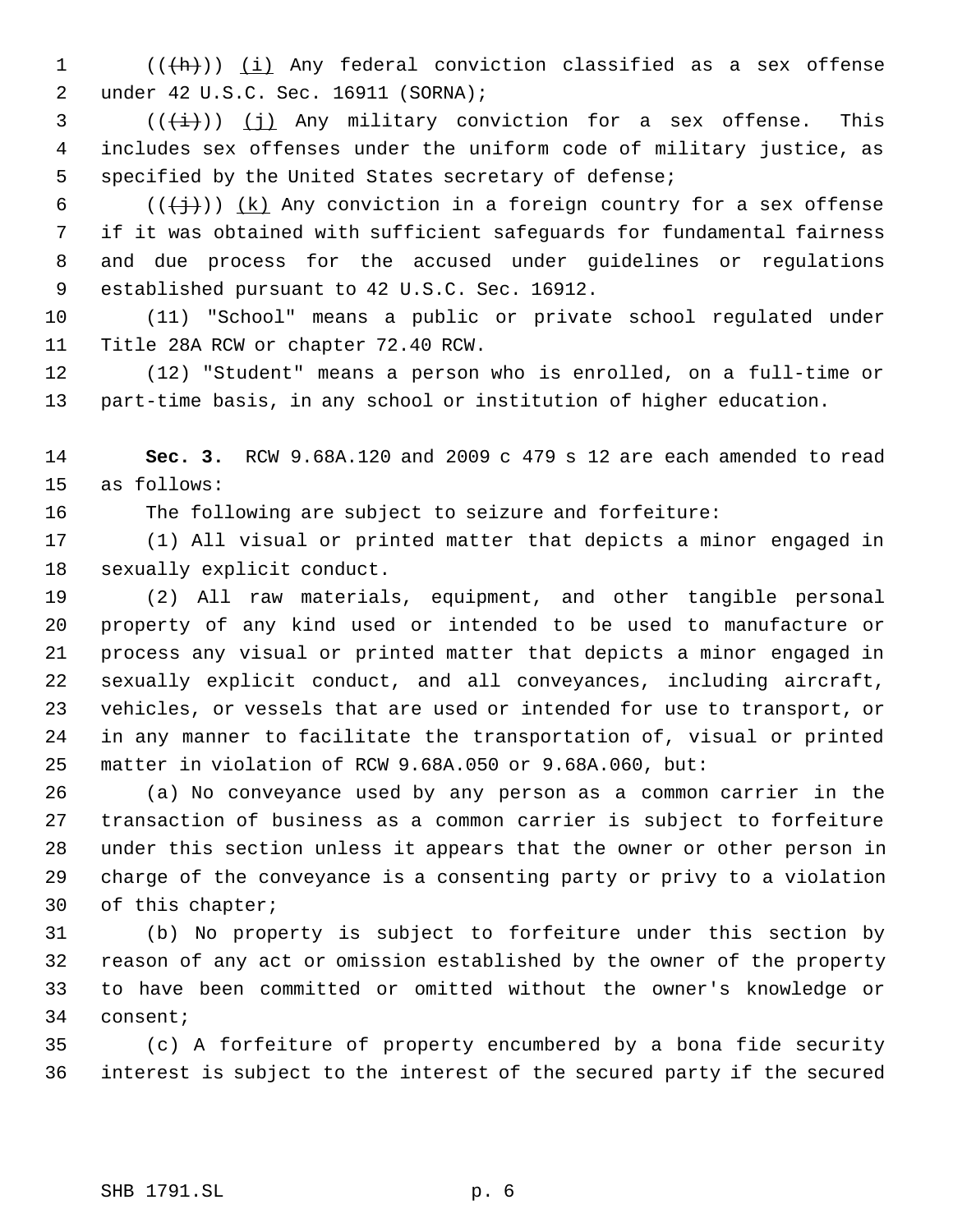party neither had knowledge of nor consented to the act or omission; and

 (d) When the owner of a conveyance has been arrested under this chapter the conveyance may not be subject to forfeiture unless it is seized or process is issued for its seizure within ten days of the owner's arrest.

 (3) All personal property, moneys, negotiable instruments, securities, or other tangible or intangible property furnished or intended to be furnished by any person in exchange for visual or printed matter depicting a minor engaged in sexually explicit conduct, or constituting proceeds traceable to any violation of this chapter.

 (4) Property subject to forfeiture under this chapter may be seized by any law enforcement officer of this state upon process issued by any superior court having jurisdiction over the property. Seizure without process may be made if:

 (a) The seizure is incident to an arrest or a search under a search 17 warrant or an inspection under an administrative inspection warrant;

 (b) The property subject to seizure has been the subject of a prior judgment in favor of the state in a criminal injunction or forfeiture proceeding based upon this chapter;

 (c) A law enforcement officer has probable cause to believe that 22 the property is directly or indirectly dangerous to health or safety; or

 (d) The law enforcement officer has probable cause to believe that the property was used or is intended to be used in violation of this chapter.

 (5) In the event of seizure under subsection (4) of this section, proceedings for forfeiture shall be deemed commenced by the seizure. The law enforcement agency under whose authority the seizure was made shall cause notice to be served within fifteen days following the seizure on the owner of the property seized and the person in charge thereof and any person having any known right or interest therein, of the seizure and intended forfeiture of the seized property. The notice may be served by any method authorized by law or court rule including but not limited to service by certified mail with return receipt requested. Service by mail shall be deemed complete upon mailing within the fifteen day period following the seizure.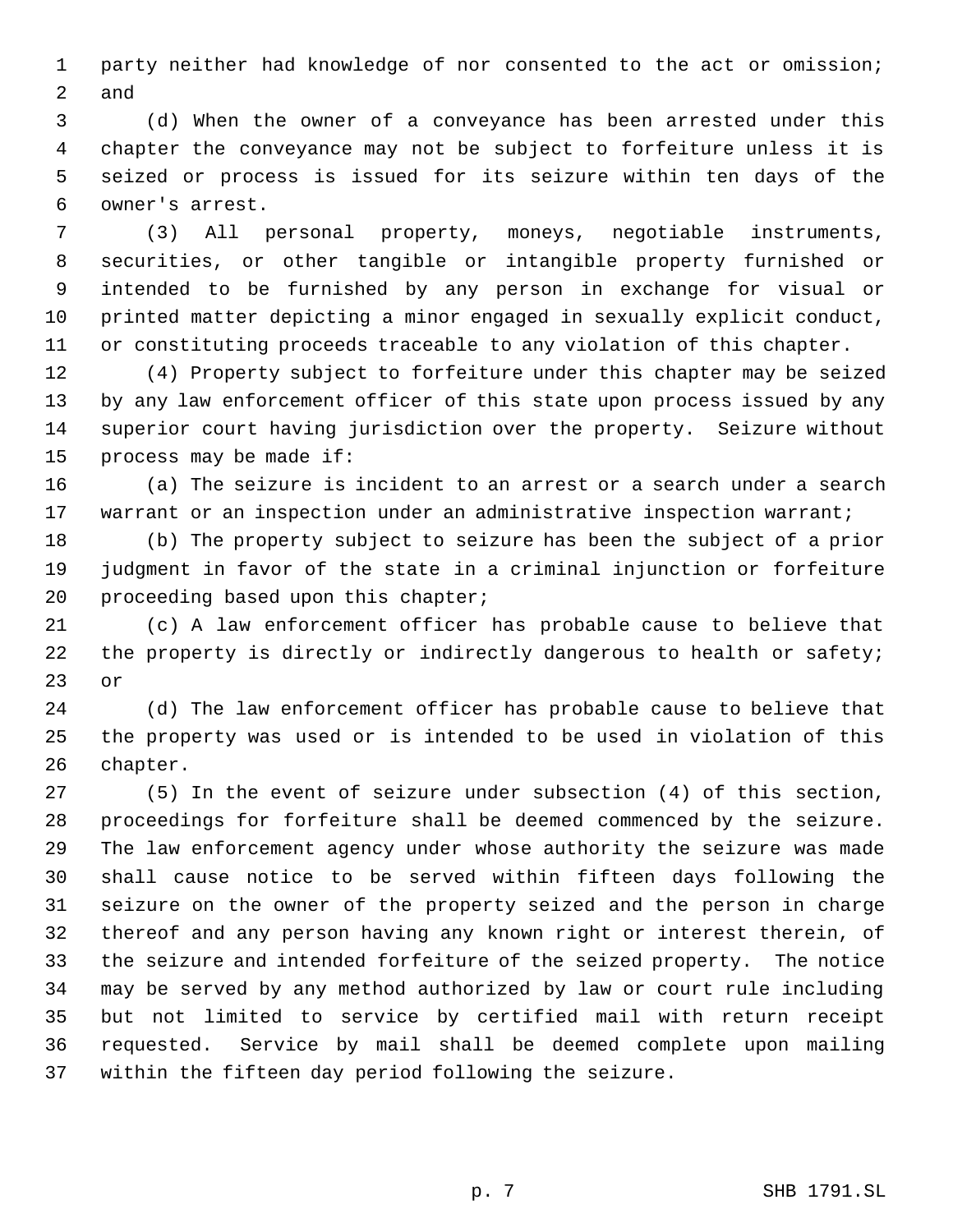(6) If no person notifies the seizing law enforcement agency in writing of the person's claim of ownership or right to possession of seized items within forty-five days of the seizure, the item seized shall be deemed forfeited.

 (7) If any person notifies the seizing law enforcement agency in writing of the person's claim of ownership or right to possession of seized items within forty-five days of the seizure, the person or persons shall be afforded a reasonable opportunity to be heard as to the claim or right. The hearing shall be before an administrative law judge appointed under chapter 34.12 RCW, except that any person asserting a claim or right may remove the matter to a court of competent jurisdiction if the aggregate value of the article or articles involved is more than five hundred dollars. The hearing before an administrative law judge and any appeal therefrom shall be under Title 34 RCW. In a court hearing between two or more claimants to the article or articles involved, the prevailing party shall be entitled to a judgment for costs and reasonable attorney's fees. The burden of producing evidence shall be upon the person claiming to be the lawful owner or the person claiming to have the lawful right to possession of the seized items. The seizing law enforcement agency shall promptly return the article or articles to the claimant upon a determination by the administrative law judge or court that the claimant is lawfully entitled to possession thereof of the seized items.

 (8) If property is sought to be forfeited on the ground that it constitutes proceeds traceable to a violation of this chapter, the seizing law enforcement agency must prove by a preponderance of the evidence that the property constitutes proceeds traceable to a violation of this chapter.

 (9) When property is forfeited under this chapter the seizing law enforcement agency may:

 (a) Retain it for official use or upon application by any law enforcement agency of this state release the property to that agency 34 for the exclusive use of enforcing this chapter or chapter 9A.88 RCW;

 (b) Sell that which is not required to be destroyed by law and 36 which is not harmful to the public( $(-$ The-proceeds-and-all-moneys forfeited under this chapter shall be used for payment of all proper 38 expenses of the investigation leading to the seizure, including any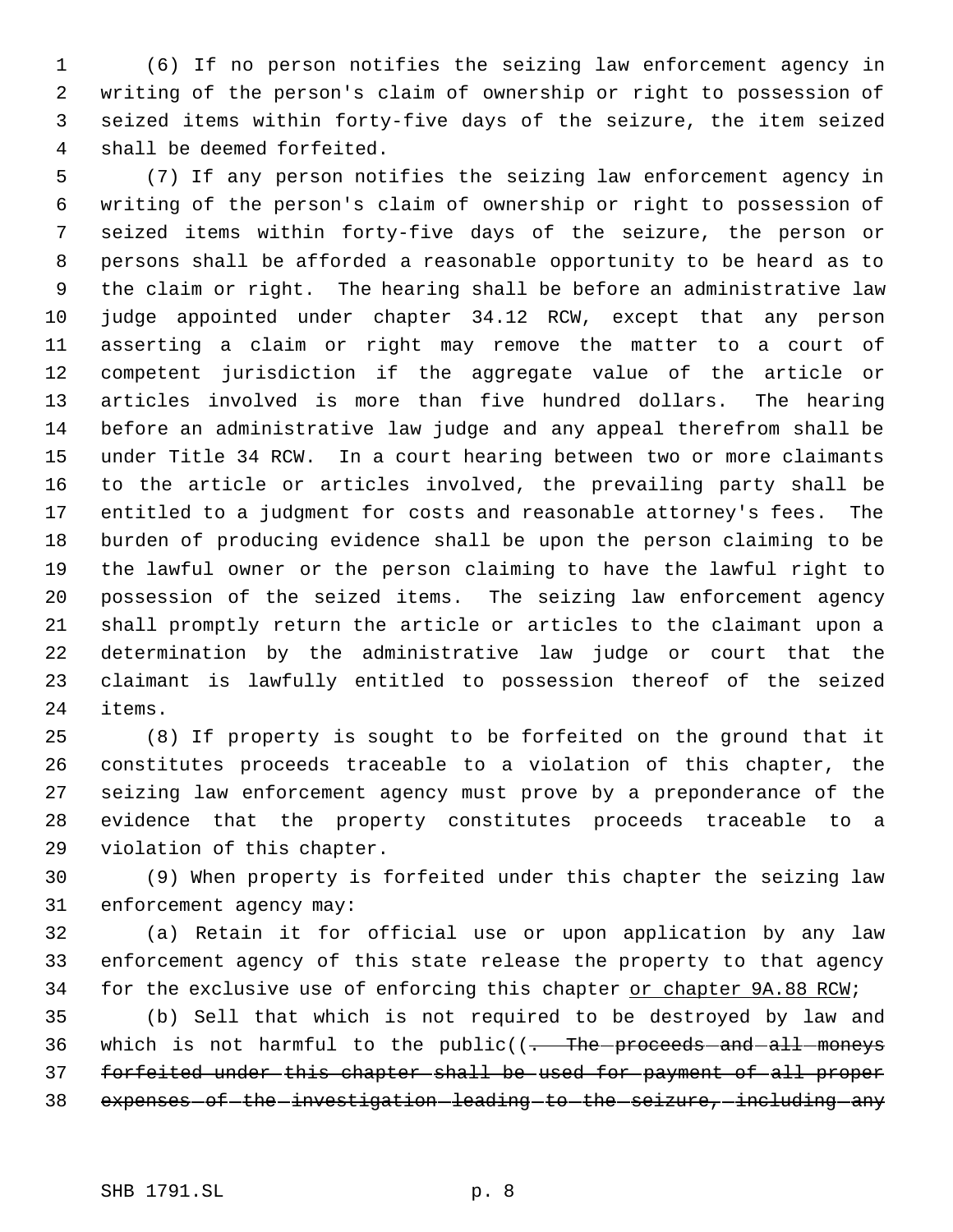1 money -delivered -to -the -subject -of -the -investigation -by -the -law 2 enforcement-agency, and of the proceedings for forfeiture and sale, 3 including expenses of seizure, maintenance of custody, advertising, 4 actual costs of the prosecuting or city attorney, and court costs. 5 Fifty percent of the money remaining after payment of these expenses 6 shall be deposited in the state general fund and fifty percent shall be 7 deposited in the general fund of the state, county, or city of the 8 seizing law enforcement agency) ; or

 9 (c) Request the appropriate sheriff or director of public safety to 10 take custody of the property and remove it for disposition in 11 accordance with law.

12 (10)(a) By January 31st of each year, each seizing agency shall 13 remit to the state treasurer an amount equal to ten percent of the net 14 proceeds of any property forfeited during the preceding calendar year. 15 Money remitted shall be deposited in the prostitution prevention and 16 intervention account under RCW 43.63A.740.

 (b) The net proceeds of forfeited property is the value of the forfeitable interest in the property after deducting the cost of 19 satisfying any bona fide security interest to which the property is 20 subject at the time of seizure; and in the case of sold property, after deducting the cost of sale, including reasonable fees or commissions paid to an independent selling agency.

 (c) The value of sold forfeited property is the sale price. The 24 value of retained forfeited property is the fair market value of the property at the time of seizure determined when possible by reference 26 to an applicable commonly used index. A seizing agency may use, but need not use, an independent qualified appraiser to determine the value 28 of retained property. If an appraiser is used, the value of the property appraised is net of the cost of the appraisal. The value of destroyed property and retained firearms or illegal property is zero.

 (11) Forfeited property and net proceeds not required to be paid to the state treasurer under this chapter shall be used for payment of all proper expenses of the investigation leading to the seizure, including any money delivered to the subject of the investigation by the law enforcement agency, and of the proceedings for forfeiture and sale, including expenses of seizure, maintenance of custody, advertising, 37 actual costs of the prosecuting or city attorney, and court costs.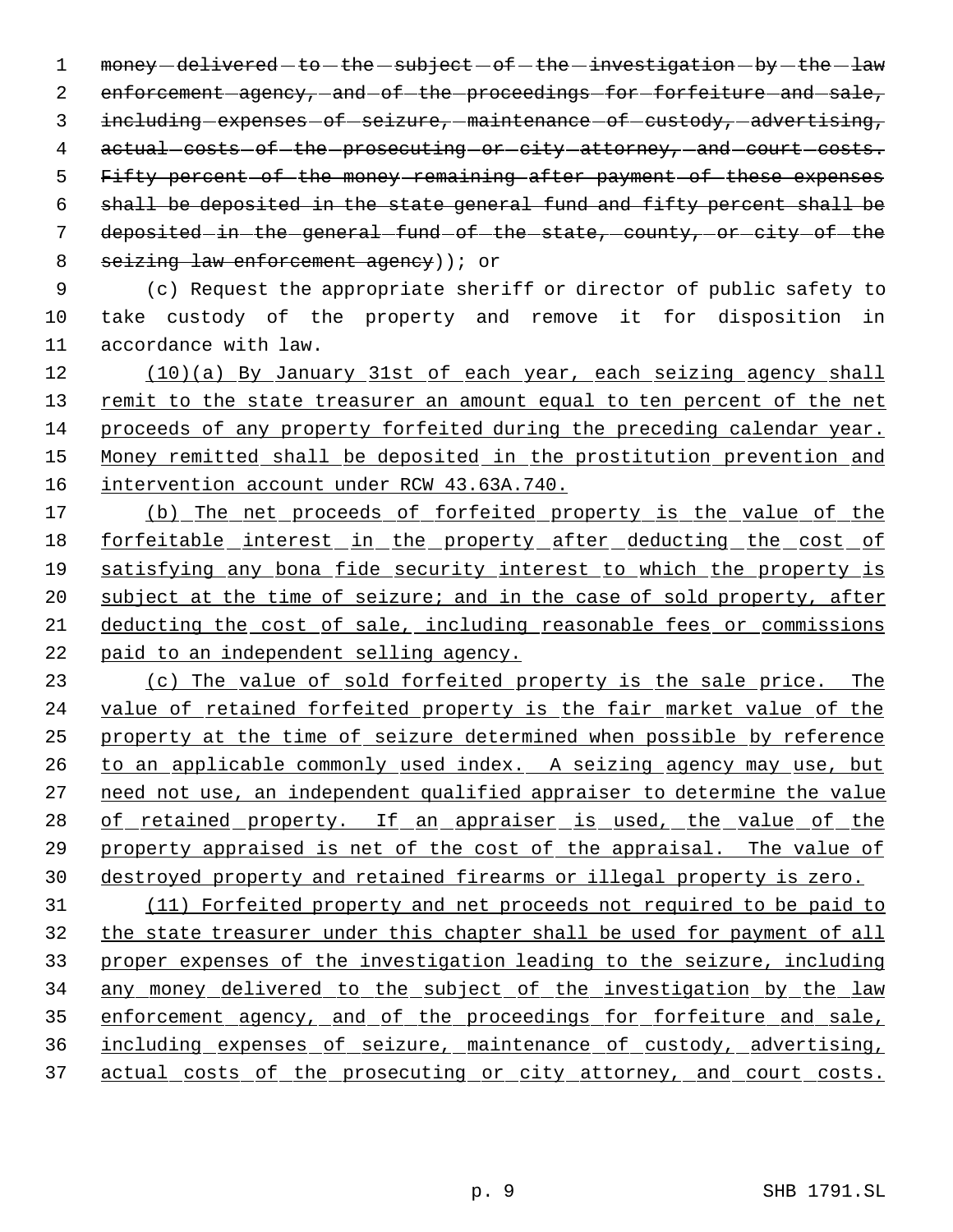Money remaining after payment of these expenses shall be retained by

2 the seizing law enforcement agency for the exclusive use of enforcing

the provisions of this chapter or chapter 9A.88 RCW.

 **Sec. 4.** RCW 9A.88.150 and 2012 c 140 s 1 are each amended to read as follows:

 (1) The following are subject to seizure and forfeiture and no property right exists in them:

 (a) Any property or other interest acquired or maintained in violation of RCW 9.68A.100, 9.68A.101, or 9A.88.070 to the extent of the investment of funds, and any appreciation or income attributable to the investment, from a violation of RCW 9.68A.100, 9.68A.101, or 9A.88.070;

 (b) All conveyances, including aircraft, vehicles, or vessels, which are used, or intended for use, in any manner to facilitate a violation of RCW 9.68A.100, 9.68A.101, or 9A.88.070, except that:

 (i) No conveyance used by any person as a common carrier in the transaction of business as a common carrier is subject to forfeiture under this section unless it appears that the owner or other person in charge of the conveyance is a consenting party or privy to a violation of RCW 9.68A.100, 9.68A.101, or 9A.88.070;

 (ii) No conveyance is subject to forfeiture under this section by reason of any act or omission established by the owner thereof to have been committed or omitted without the owner's knowledge or consent;

 (iii) A forfeiture of a conveyance encumbered by a bona fide security interest is subject to the interest of the secured party if the secured party neither had knowledge of nor consented to the act or omission; and

 (iv) When the owner of a conveyance has been arrested for a violation of RCW 9.68A.100, 9.68A.101, or 9A.88.070, the conveyance in which the person is arrested may not be subject to forfeiture unless it is seized or process is issued for its seizure within ten days of the owner's arrest;

 (c) Any property, contractual right, or claim against property used to influence any enterprise that a person has established, operated, controlled, conducted, or participated in the conduct of, in violation of RCW 9.68A.100, 9.68A.101, or 9A.88.070;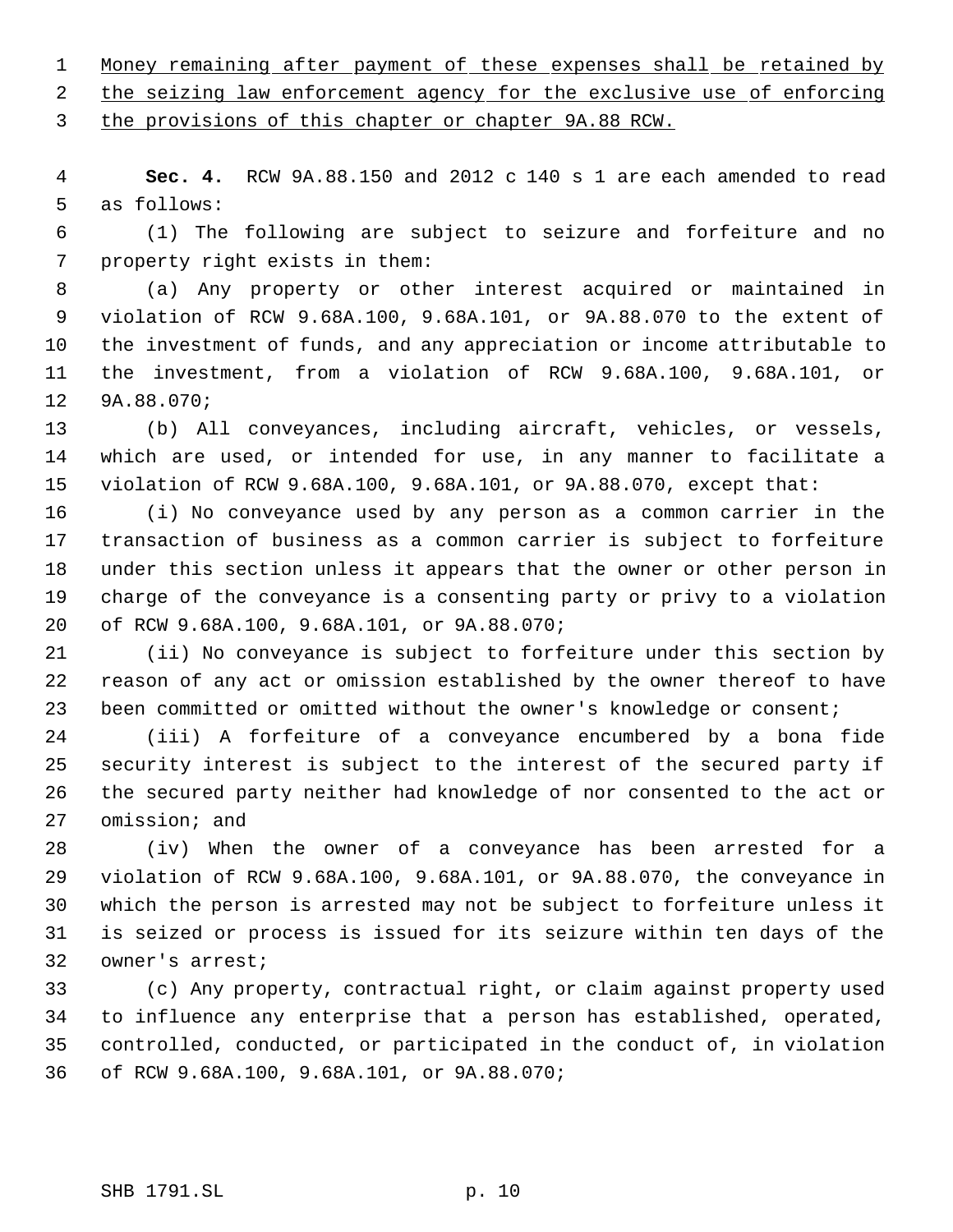(d) All proceeds traceable to or derived from an offense defined in RCW 9.68A.100, 9.68A.101, or 9A.88.070 and all moneys, negotiable instruments, securities, and other things of value significantly used or intended to be used significantly to facilitate commission of the offense;

 (e) All books, records, and research products and materials, including formulas, microfilm, tapes, and data which are used, or intended for use, in violation of RCW 9.68A.100, 9.68A.101, or 9A.88.070;

 (f) All moneys, negotiable instruments, securities, or other tangible or intangible property of value furnished or intended to be furnished by any person in exchange for a violation of RCW 9.68A.100, 9.68A.101, or 9A.88.070, all tangible or intangible personal property, proceeds, or assets acquired in whole or in part with proceeds traceable to an exchange or series of exchanges in violation of RCW 9.68A.100, 9.68A.101, or 9A.88.070, and all moneys, negotiable instruments, and securities used or intended to be used to facilitate any violation of RCW 9.68A.100, 9.68A.101, or 9A.88.070. A forfeiture of money, negotiable instruments, securities, or other tangible or intangible property encumbered by a bona fide security interest is subject to the interest of the secured party if, at the time the security interest was created, the secured party neither had knowledge of nor consented to the act or omission. No personal property may be 24 forfeited under this subsection  $(1)(f)$ , to the extent of the interest of an owner, by reason of any act or omission, which that owner establishes was committed or omitted without the owner's knowledge or 27 consent; and

 (g) All real property, including any right, title, and interest in the whole of any lot or tract of land, and any appurtenances or improvements which are being used with the knowledge of the owner for a violation of RCW 9.68A.100, 9.68A.101, or 9A.88.070, or which have been acquired in whole or in part with proceeds traceable to an exchange or series of exchanges in violation of RCW 9.68A.100, 9.68A.101, or 9A.88.070, if a substantial nexus exists between the violation and the real property. However:

 (i) No property may be forfeited pursuant to this subsection (1)(g), to the extent of the interest of an owner, by reason of any act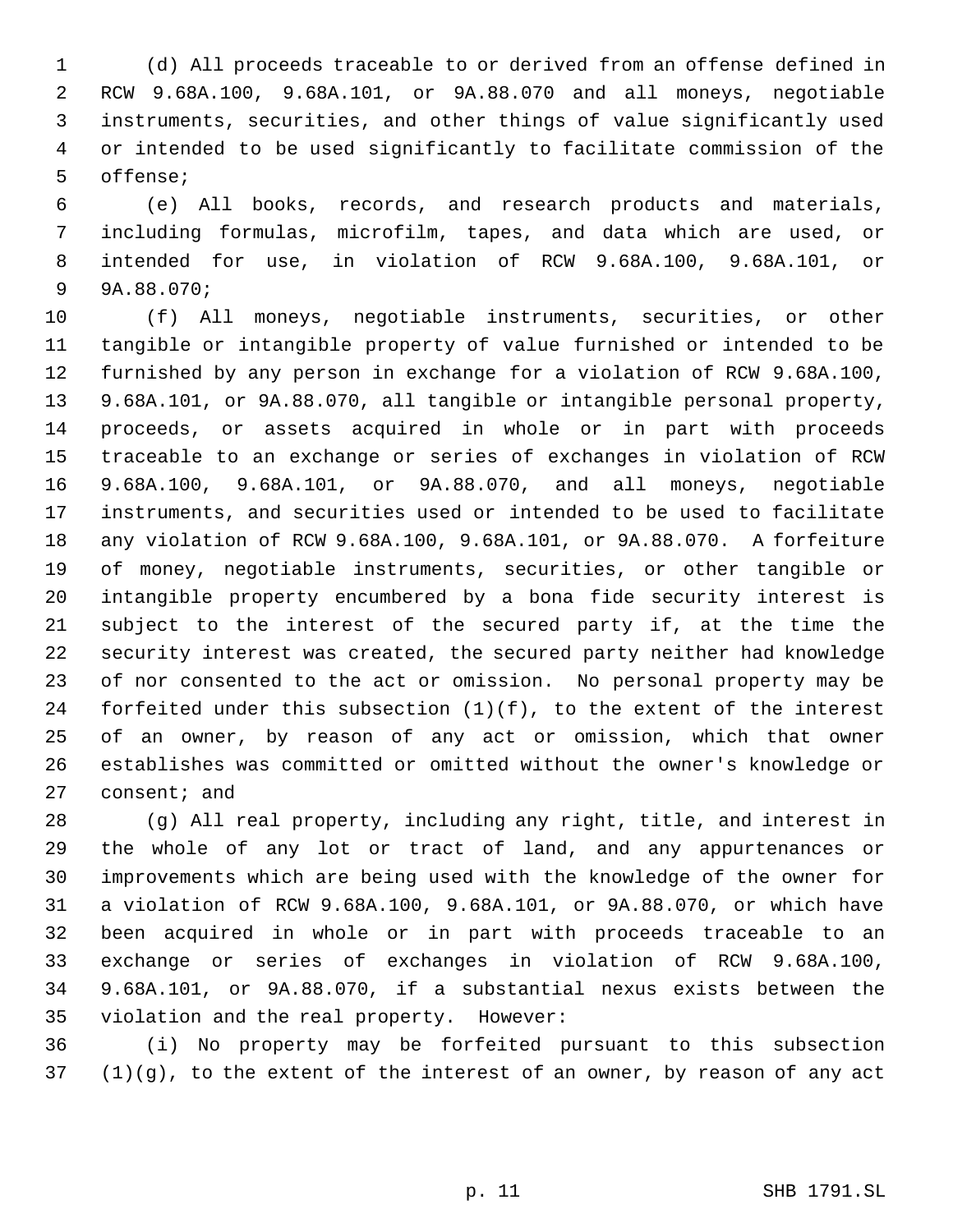or omission committed or omitted without the owner's knowledge or consent;

 (ii) A forfeiture of real property encumbered by a bona fide security interest is subject to the interest of the secured party if the secured party, at the time the security interest was created, neither had knowledge of nor consented to the act or omission.

 (2) Real or personal property subject to forfeiture under this section may be seized by any law enforcement officer of this state upon process issued by any superior court having jurisdiction over the property. Seizure of real property shall include the filing of a lis pendens by the seizing agency. Real property seized under this section shall not be transferred or otherwise conveyed until ninety days after seizure or until a judgment of forfeiture is entered, whichever is later: PROVIDED, That real property seized under this section may be transferred or conveyed to any person or entity who acquires title by foreclosure or deed in lieu of foreclosure of a security interest. Seizure of personal property without process may be made if:

 (a) The seizure is incident to an arrest or a search under a search warrant;

 (b) The property subject to seizure has been the subject of a prior judgment in favor of the state in a criminal injunction or forfeiture proceeding; or

 (c) The law enforcement officer has probable cause to believe that the property was used or is intended to be used in violation of RCW 9.68A.100, 9.68A.101, or 9A.88.070.

 (3) In the event of seizure pursuant to subsection (2) of this section, proceedings for forfeiture shall be deemed commenced by the seizure. The law enforcement agency under whose authority the seizure was made shall cause notice to be served within fifteen days following the seizure on the owner of the property seized and the person in charge thereof and any person having any known right or interest therein, including any community property interest, of the seizure and intended forfeiture of the seized property. Service of notice of seizure of real property shall be made according to the rules of civil procedure. However, the state may not obtain a default judgment with respect to real property against a party who is served by substituted service absent an affidavit stating that a good faith effort has been made to ascertain if the defaulted party is incarcerated within the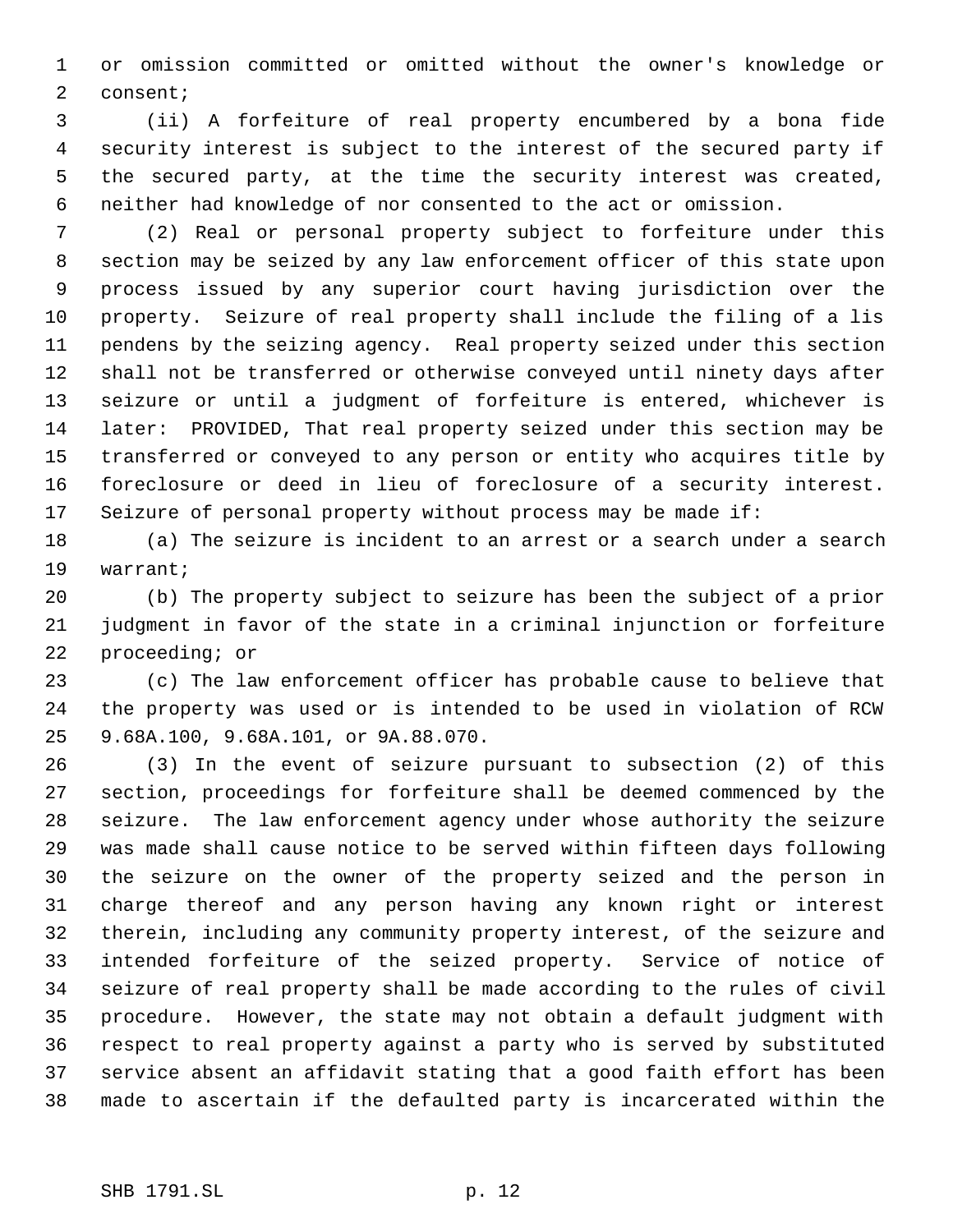state, and that there is no present basis to believe that the party is incarcerated within the state. Notice of seizure in the case of property subject to a security interest that has been perfected by filing a financing statement, or a certificate of title, shall be made by service upon the secured party or the secured party's assignee at the address shown on the financing statement or the certificate of title. The notice of seizure in other cases may be served by any method authorized by law or court rule including, but not limited to, service by certified mail with return receipt requested. Service by mail shall be deemed complete upon mailing within the fifteen day period following the seizure.

 (4) If no person notifies the seizing law enforcement agency in writing of the person's claim of ownership or right to possession of items specified in subsection (1) of this section within forty-five days of the service of notice from the seizing agency in the case of personal property and ninety days in the case of real property, the item seized shall be deemed forfeited. The community property interest in real property of a person whose spouse or domestic partner committed a violation giving rise to seizure of the real property may not be forfeited if the person did not participate in the violation.

 (5) If any person notifies the seizing law enforcement agency in writing of the person's claim of ownership or right to possession of items specified in subsection (1) of this section within forty-five days of the service of notice from the seizing agency in the case of personal property and ninety days in the case of real property, the person or persons shall be afforded a reasonable opportunity to be heard as to the claim or right. The notice of claim may be served by any method authorized by law or court rule including, but not limited to, service by first-class mail. Service by mail shall be deemed complete upon mailing within the forty-five day period following service of the notice of seizure in the case of personal property and within the ninety day period following service of the notice of seizure in the case of real property. The hearing shall be before the chief law enforcement officer of the seizing agency or the chief law enforcement officer's designee, except where the seizing agency is a state agency as defined in RCW 34.12.020(4), the hearing shall be before the chief law enforcement officer of the seizing agency or an administrative law judge appointed under chapter 34.12 RCW, except that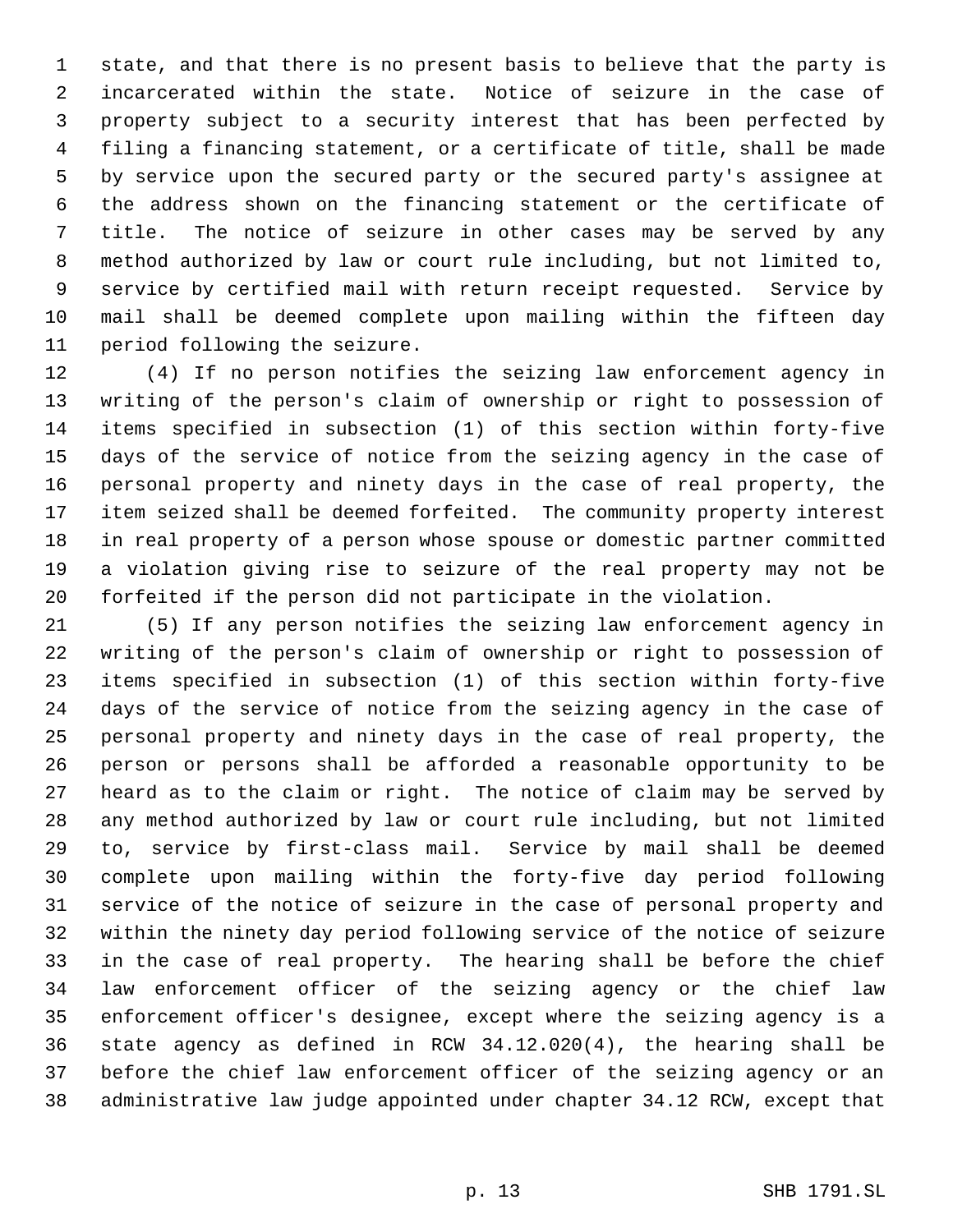any person asserting a claim or right may remove the matter to a court of competent jurisdiction. Removal of any matter involving personal property may only be accomplished according to the rules of civil procedure. The person seeking removal of the matter must serve process against the state, county, political subdivision, or municipality that operates the seizing agency, and any other party of interest, in accordance with RCW 4.28.080 or 4.92.020, within forty-five days after the person seeking removal has notified the seizing law enforcement agency of the person's claim of ownership or right to possession. The court to which the matter is to be removed shall be the district court when the aggregate value of personal property is within the jurisdictional limit set forth in RCW 3.66.020. A hearing before the seizing agency and any appeal therefrom shall be under Title 34 RCW. In all cases, the burden of proof is upon the law enforcement agency to establish, by a preponderance of the evidence, that the property is subject to forfeiture.

 The seizing law enforcement agency shall promptly return the article or articles to the claimant upon a determination by the administrative law judge or court that the claimant is the present lawful owner or is lawfully entitled to possession thereof of items specified in subsection (1) of this section.

 (6) In any proceeding to forfeit property under this title, where the claimant substantially prevails, the claimant is entitled to reasonable attorneys' fees reasonably incurred by the claimant. In addition, in a court hearing between two or more claimants to the article or articles involved, the prevailing party is entitled to a judgment for costs and reasonable attorneys' fees.

 (7) When property is forfeited under this chapter, the seizing law 29 enforcement agency ((shall sell the property that is not required to be destroyed by law and that is not harmful to the public)) may:

 (a) Retain it for official use or upon application by any law 32 enforcement agency of this state release the property to that agency for the exclusive use of enforcing this chapter or chapter 9.68A RCW;

 (b) Sell that which is not required to be destroyed by law and which is not harmful to the public; or

 (c) Request the appropriate sheriff or director of public safety to 37 take custody of the property and remove it for disposition in accordance with law.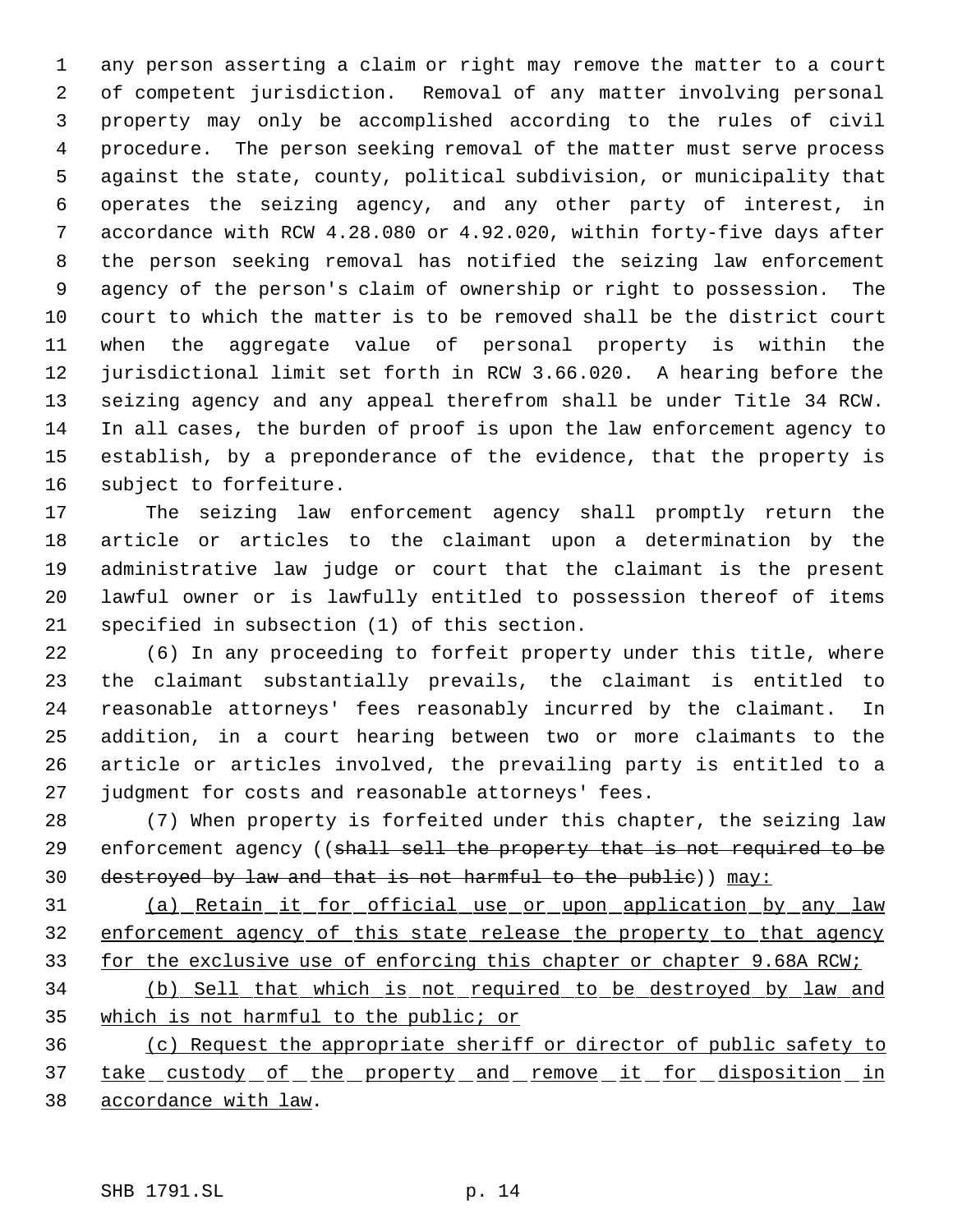(8)(a) When property is forfeited, the seizing agency shall keep a record indicating the identity of the prior owner, if known, a description of the property, the disposition of the property, the value of the property at the time of seizure, and the amount of proceeds realized from disposition of the property.

 (b) Each seizing agency shall retain records of forfeited property for at least seven years.

 (c) Each seizing agency shall file a report including a copy of the records of forfeited property with the state treasurer each calendar quarter.

 (d) The quarterly report need not include a record of forfeited property that is still being held for use as evidence during the investigation or prosecution of a case or during the appeal from a conviction.

 (9)(a) By January 31st of each year, each seizing agency shall 16 remit to the state treasurer an amount equal to ten percent of the net proceeds of any property forfeited during the preceding calendar year. Money remitted shall be deposited in the prostitution prevention and intervention account under RCW 43.63A.740.

 (b) The net proceeds of forfeited property is the value of the forfeitable interest in the property after deducting the cost of satisfying any bona fide security interest to which the property is subject at the time of seizure; and in the case of sold property, after deducting the cost of sale, including reasonable fees or commissions paid to independent selling agents, and the cost of any valid 26 landlord's claim for damages under subsection  $((+11))$   $(12)$  of this section.

 (c) The value of sold forfeited property is the sale price. The value of destroyed property and retained firearms or illegal property is zero.

 (10) Net proceeds not required to be paid to the state treasurer shall be used for payment of all proper expenses of the investigation leading to the seizure, including any money delivered to the subject of 34 the investigation by the law enforcement agency, and of the proceedings 35 for forfeiture and sale, including expenses of seizure, maintenance of custody, advertising, actual costs of the prosecuting or city attorney, 37 and court costs. Money remaining after payment of these expenses shall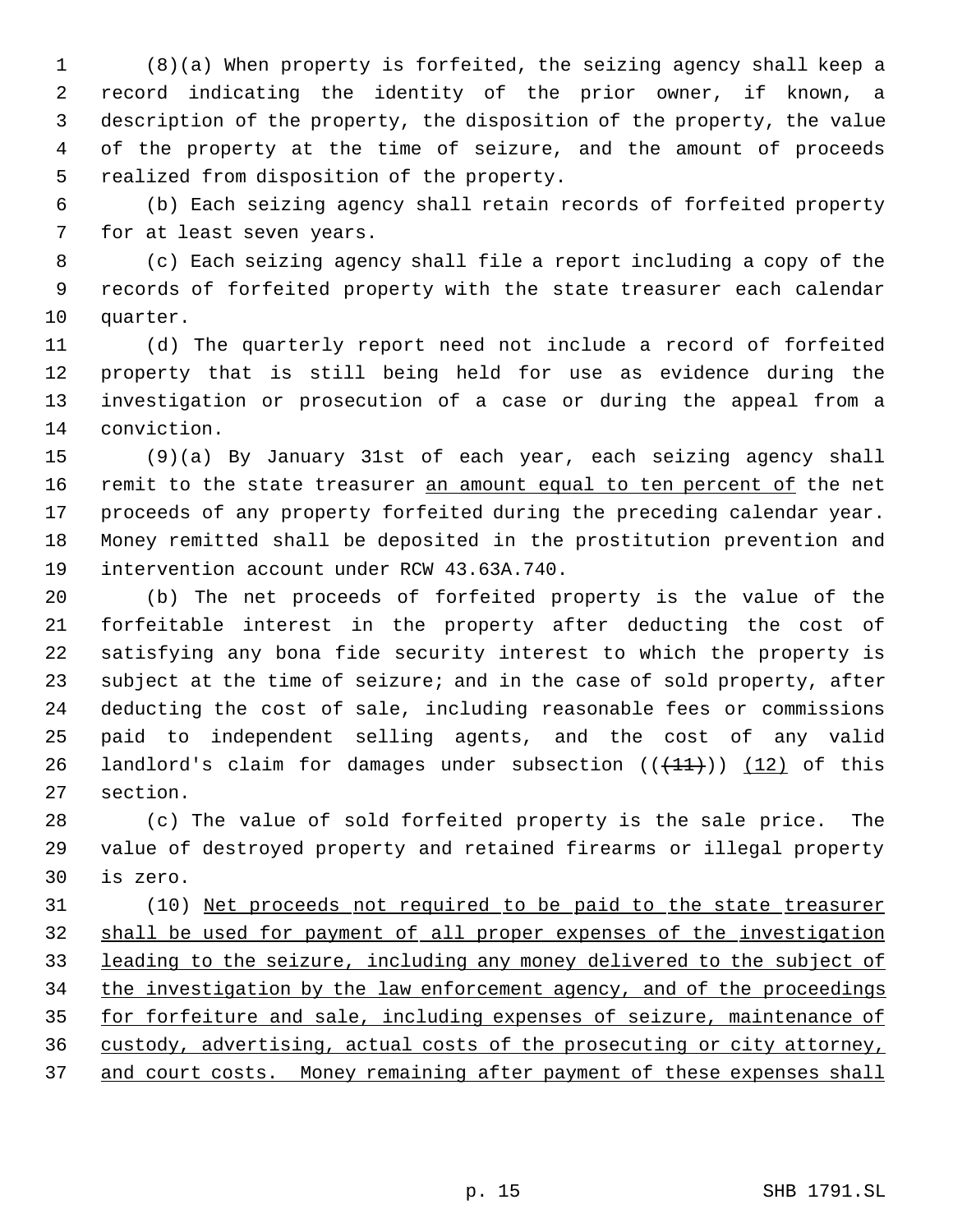1 be retained by the seizing law enforcement agency for the exclusive use

2 of enforcing the provisions of this chapter or chapter 9.68A RCW.

3 (11) Upon the entry of an order of forfeiture of real property, the court shall forward a copy of the order to the assessor of the county in which the property is located. Orders for the forfeiture of real property shall be entered by the superior court, subject to court rules. Such an order shall be filed by the seizing agency in the county auditor's records in the county in which the real property is located.

10  $((+11))$   $(12)$  A landlord may assert a claim against proceeds from the sale of assets seized and forfeited under subsection (9) of this section, only if:

 (a) A law enforcement officer, while acting in his or her official capacity, directly caused damage to the complaining landlord's property while executing a search of a tenant's residence;

 (b) The landlord has applied any funds remaining in the tenant's deposit, to which the landlord has a right under chapter 59.18 RCW, to cover the damage directly caused by a law enforcement officer prior to asserting a claim under the provisions of this section:

 (i) Only if the funds applied under (b) of this subsection are insufficient to satisfy the damage directly caused by a law enforcement officer, may the landlord seek compensation for the damage by filing a claim against the governmental entity under whose authority the law 24 enforcement agency operates within thirty days after the search;

 (ii) Only if the governmental entity denies or fails to respond to the landlord's claim within sixty days of the date of filing, may the landlord collect damages under this subsection by filing within thirty days of denial or the expiration of the sixty day period, whichever occurs first, a claim with the seizing law enforcement agency. The seizing law enforcement agency must notify the landlord of the status of the claim by the end of the thirty day period. Nothing in this section requires the claim to be paid by the end of the sixty day or thirty day period; and

 (c) For any claim filed under (b) of this subsection, the law enforcement agency shall pay the claim unless the agency provides substantial proof that the landlord either:

 (i) Knew or consented to actions of the tenant in violation of RCW 9.68A.100, 9.68A.101, or 9A.88.070; or